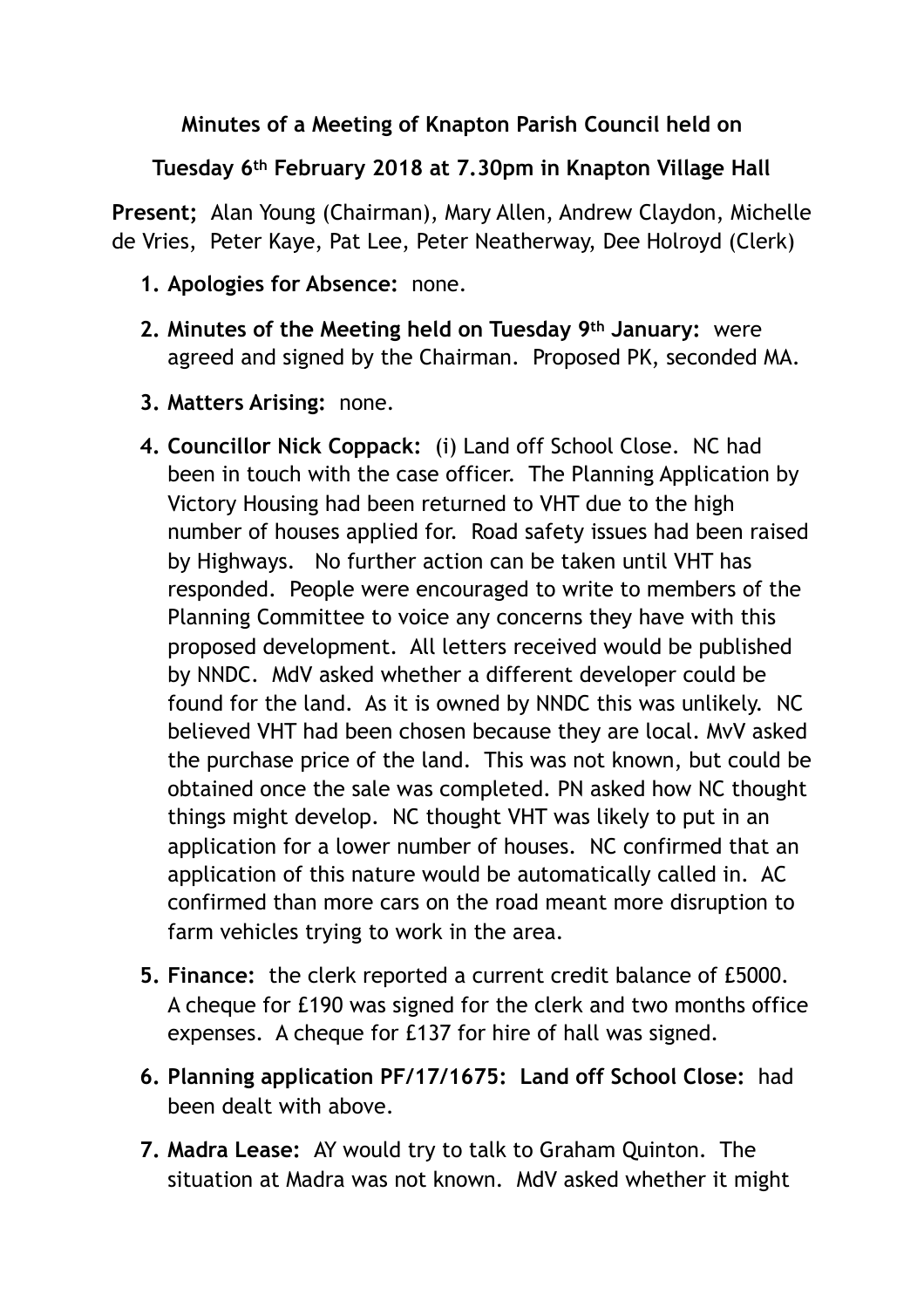be taken over. It was possible that either a charity or Mundesley PC might do so.

- **8. Proposed Closure of Mundesley School Swimming Pool:** the pool was in need of considerable funding due to structural defects. Pupils would continue with swimming lessons at the Victory Pool in North Walsham. No one was happy to see the pool close, but funds were needed by the school elsewhere.
- **9. Cllr Ed Maxfield:** had sent a written report which was forwarded to the PC. This was mostly about planned cuts. There would be a budget meeting on 11th February. Central government are making some more money available to councils. (About one million pounds for Norfolk). Money would be spent on improving broadband ahead of the switch from land lines. There was concern as to how people without broadband would receive telephone coverage and about the loss of all telephone use during a power cut.
- **10.Correspondence received:** a letter had been received from Mr Witham of Edinthorpe concerning the cutting of footpaths. DH to acknowledge.
- **11.Any Other Business:** (i) PL reported that water was still collecting at the junction of Hall Lane and the B1145, and could cause an accident. DH to report to Highways. There was a pothole outside the Old School. DH to report to Highways. (ii) PL reported that the path to Mundesley was looking good. It was agreed that the PC should pay for it to be cut four or five times during the year. PL would get quotes. (iii) AY would again contact the owner of the house with the protruding hedge at the top of The Street, and ask for it to be cut back. (iv) AY had contacted Andrew Cann of Planning Direct, re possibly writing to NNDC re the PF/17/1675 but the cost of such a letter would be £475 plus VAT. It was agreed not to go ahead. (v) MdV asked about a Village Plan. MdV would contact Cllr NC. (vi) PL asked about moving the seat. AY would do this.